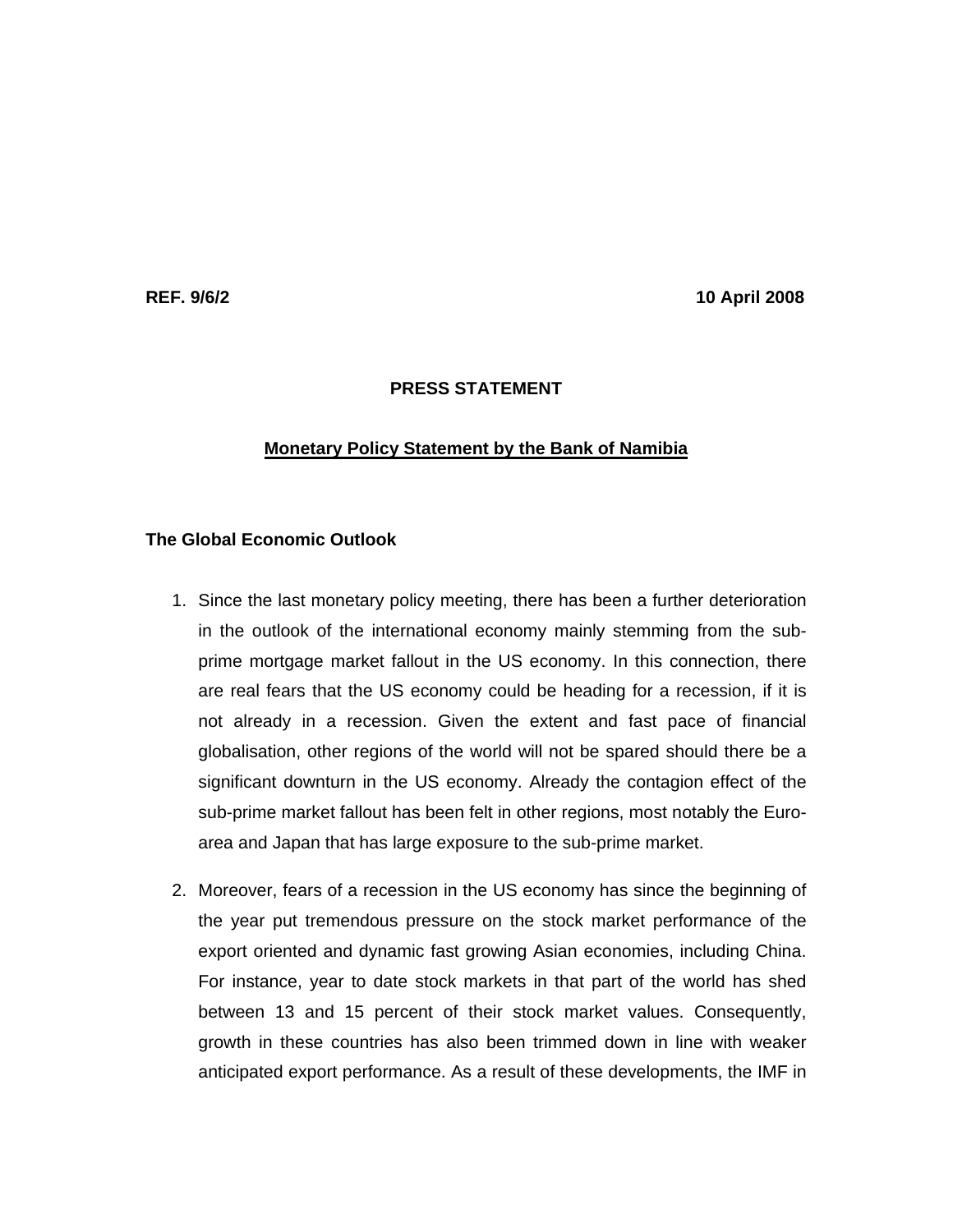its latest outlook has revised its global growth forecast for 2008 down to 3.8 percent from its earlier forecast of 4.1 percent at the end of last year.

3. While the CMA region has been relatively insulated from the direct effects of the sub-prime crisis, it is plausible going forward that due to slower growth of the world economy, these countries could be growing at a slower pace than under normal circumstances. In the CMA region, the risk to the outlook is further exacerbated by higher inflationary pressures and regional power shortages. Fortunately, commodity prices that determine to a large extent the growth in these economies have been holding up, albeit in part due to supply side constraints.

#### **Recent Inflation Developments**

- 4. Regarding the Namibian economy, inflation has continued its upward trend since the last monetary policy meeting in January. The annual rate of inflation increased moderately from 7.8 percent in January to 7.9 percent in February 2008. The main sources of inflationary pressures continued to be food and transport prices. However, even if food and transport inflation are excluded the annual rate of inflation shows an increasing trend, thus confirming the presence of second round effects.
- 5. Food prices increased at an annual rate of 15.6 percent in February from 15.0 percent in January, while transport inflation remains relatively high at 7.5 percent during February 2008. The higher transport inflation is directly related to the increase in fuel prices and in the cost of public transport during the month of February. With respect to food price inflation, the bulk of upward pressure came from items such as milk, cheese and eggs, oils and fats, vegetables, including potatoes and other tubers, which on an annual basis increased in excess of 20 percent in the month of February. The sharp rise in food price inflation is related to a confluence of three factors, namely the switch to planting crops for bio-diesel consumption, adverse climatic conditions and increasing demand of protein in fast growing economies, like India and China. With the exception of adverse climatic conditions, these factors are not likely to reverse in the near future and it is expected that they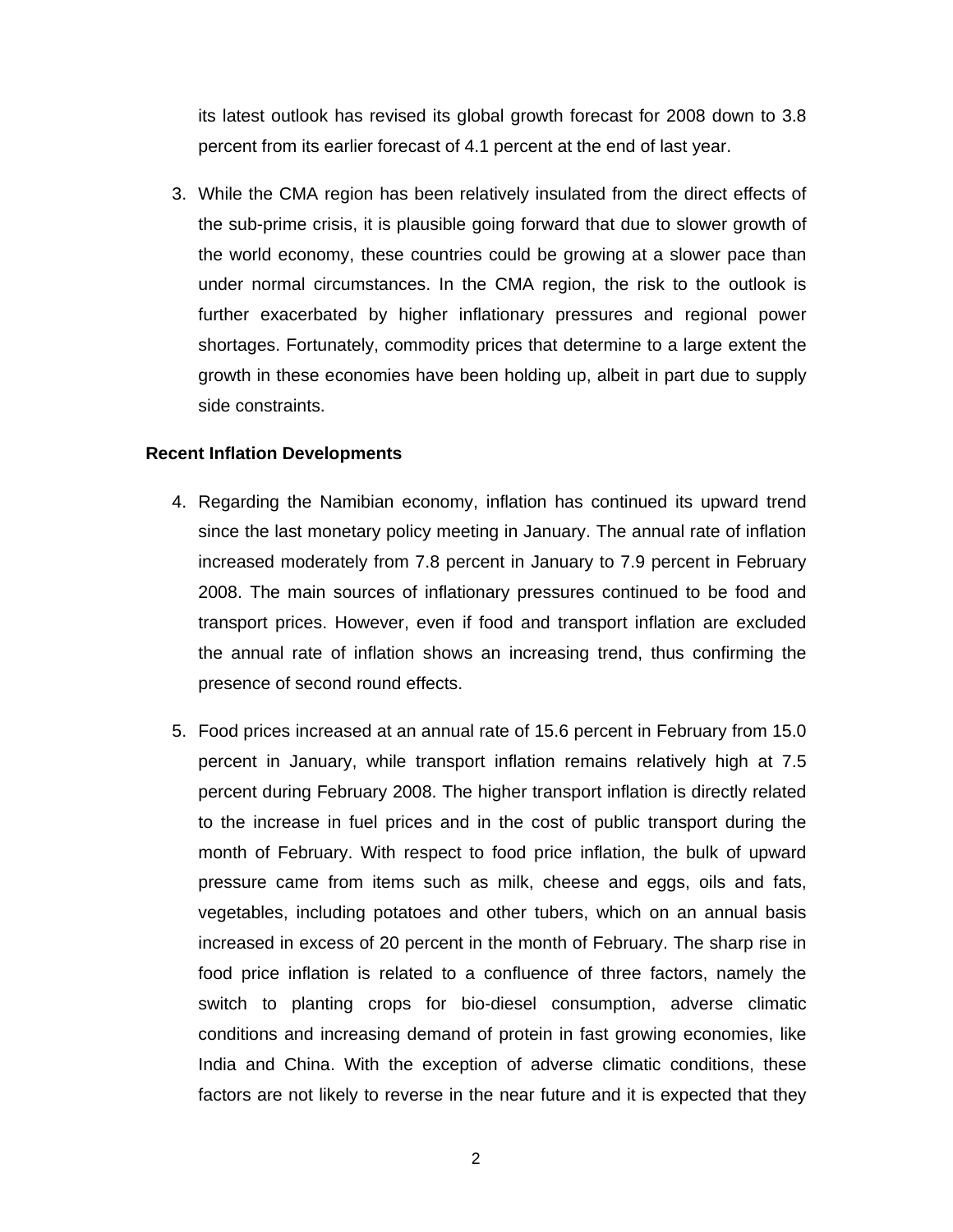will continue to put upward pressure on food prices worldwide. It is therefore expected that food inflation will remain high, at least for the remainder of the year.

6. It was also noted that there was a sharp jump in education inflation to 16.0 percent in February 2008 from 6.0 percent one year earlier. This is mainly due to the annual adjustment of school fees in the month of January.

#### **Developments in Demand Indicators**

- 7. Despite the moderate rise in inflationary pressure, available demand indicators, such as private sector credit extension, and number of vehicles sales, show that domestic demand continues to be subdued in part due to tightened monetary conditions.
- 8. Growth in private sector credit extended by local banking institutions eased from 15.5 percent in February 2007 to 11.3 percent in February 2008. The slowdown in private sector credit growth was mainly reflected in credit extended to individuals, whilst credit extended to businesses showed an increase during the same period. At an annual rate, growth in credit extended to individuals slowed to 9.2 percent at the end of February 2008 from 17.3 percent in the corresponding month of the previous year. In contrast, growth in credit extended to businesses increased to 15.0 percent at the end of February 2008 from 12.4 percent one year earlier. The latter growth factor, however, does not necessarily pose a risk for the inflationary outlook as credit extended to the business sector is typically financing productive activity.
- 9. It was also noted that growth in asset-backed credit displayed a downward trend, suggesting that there is not much inflationary pressure coming from this component. For instance, growth in mortgage loans, which accounts for the bulk of private sector credit, decelerated from 27.7 percent at the end of February 2007 to 12.6 percent at the end of February 2008. Similarly, in line with the slowdown in motor vehicle sales, growth in instalment credit decelerated to 4.3 percent at the end of February 2008 from 12.5 percent at the end of February 2007.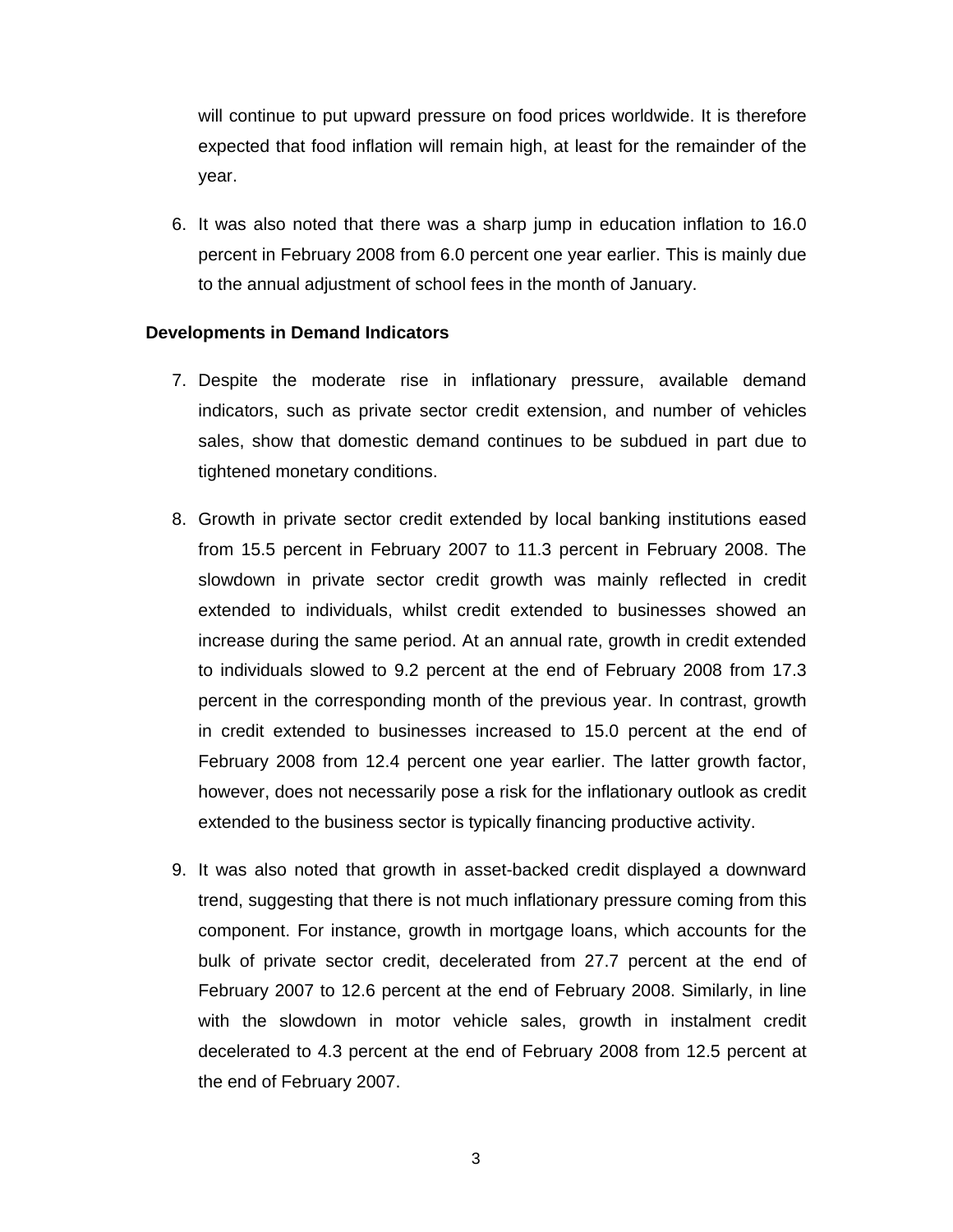10. The annual growth in total vehicles sales remains subdued on account of tight monetary policy. In February 2008 a sharp rise in the number of passenger vehicles sold was recorded, while the number of commercial vehicle sold contracted. However, the rise in sales of passenger vehicles can be regarded as temporary, as it may be ascribed to tax payers taking advantage of tax write-off provisions ahead of the beginning of the new tax year in March 2008.

### **The Outlook for Inflation**

11. The inflation outlook remains on the upside, with pressure emanating mainly from the exogenous factors. Brent crude oil and food prices are expected to remain high and thus pose a significant upside risk to the inflation outlook. The South African Producer Price Index (PPI), which is a leading indicator for future imported inflation for Namibia, is expected to continue its upward trend as fuel prices and electricity tariffs in South Africa increase, thus raising the cost of production. Additionally, local administered prices are also expected to accelerate on account of the expected annual increase in municipal rates and taxes, and the anticipated increase in electricity tariffs. As the local demand conditions are continuing to moderate, the risk to inflation from this source has eased, even taking into account the slightly expansionary budget for 2008/09. Nevertheless, because of the expectations of growing inflation, the risk of second-round effects remains a concern.

#### **Monetary Policy Stance**

12. In general, economic conditions in the country remain sound and with favourable commodity prices and strong SACU receipts, the external current account position remains robust. In this connection, it should be noted that despite excess liquidity conditions, the international reserves position of the country, currently standing at a comfortable level of N\$10.2 billion, is more than adequate to meet the country's short-term external liabilities and to cover more than three months of imports.